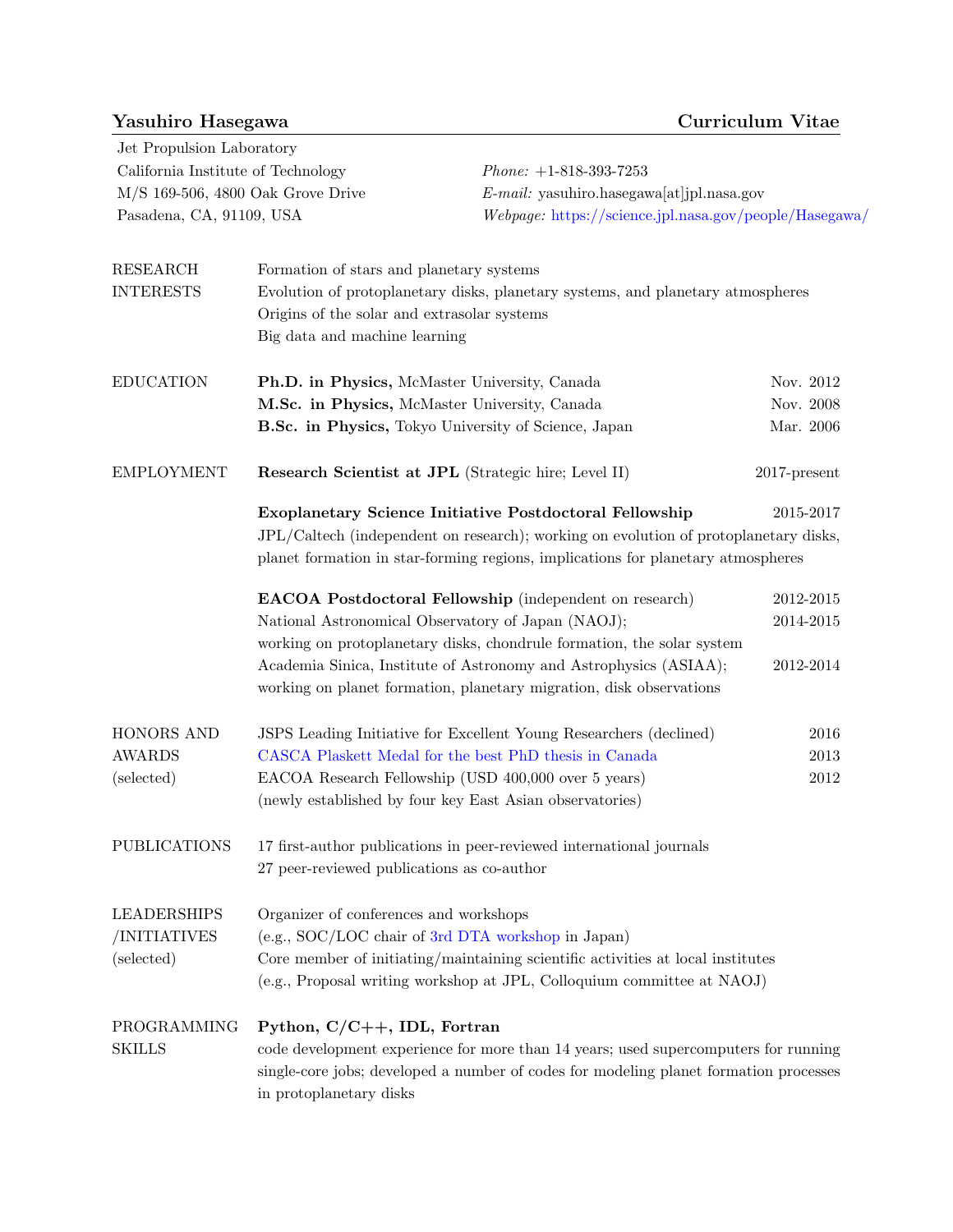| <b>FUNDING</b>                       | Total external grants as Principal Investigator after PhD:                                                                                                                                                                                                                                                                                                                                                           |                 |  |  |
|--------------------------------------|----------------------------------------------------------------------------------------------------------------------------------------------------------------------------------------------------------------------------------------------------------------------------------------------------------------------------------------------------------------------------------------------------------------------|-----------------|--|--|
|                                      | JPY 27 million over 5 years, USD 650,000 over the past 7 years                                                                                                                                                                                                                                                                                                                                                       |                 |  |  |
|                                      | Total internal grants at JPL: USD 112,000.                                                                                                                                                                                                                                                                                                                                                                           |                 |  |  |
|                                      | Total external/internal grants during PhD: the total of CAD 148,000                                                                                                                                                                                                                                                                                                                                                  |                 |  |  |
|                                      | NASA ROSES XRP as CoI (PI: Hansen at UCLA; USD 302,000)                                                                                                                                                                                                                                                                                                                                                              | 2019            |  |  |
|                                      | JPL internal grants as PI (USD 112,000)                                                                                                                                                                                                                                                                                                                                                                              | $2017$ -present |  |  |
|                                      | JSPS Leading Initiative for Excellent Young Researchers                                                                                                                                                                                                                                                                                                                                                              | 2016            |  |  |
|                                      | (JPY 27 million over 5 years after employed by a Japanese University - declined)                                                                                                                                                                                                                                                                                                                                     |                 |  |  |
|                                      | JPL Exoplanetary Science Initiative Fellowship (USD 250,000)                                                                                                                                                                                                                                                                                                                                                         | 2015-2017       |  |  |
|                                      | EACOA Fellowship (USD 400,000; two-year-extension was declined)                                                                                                                                                                                                                                                                                                                                                      | 2012-2015       |  |  |
|                                      | Ontario Graduate Scholarship (CAD 15,000)                                                                                                                                                                                                                                                                                                                                                                            | 2011-2012       |  |  |
|                                      | The Natural Science and Engineering Research Council (NSERC)                                                                                                                                                                                                                                                                                                                                                         | 2010-2012       |  |  |
|                                      | of Canada CREATE Canadian Astrobiology Training Program (CAD 48,000)                                                                                                                                                                                                                                                                                                                                                 |                 |  |  |
|                                      | McMaster Prestige Scholarships (CAD 33,000)                                                                                                                                                                                                                                                                                                                                                                          | 2008-2011       |  |  |
|                                      | SHARCNET Graduate Fellowship (Round VI; CAD 52,000)                                                                                                                                                                                                                                                                                                                                                                  | 2007-2009       |  |  |
|                                      |                                                                                                                                                                                                                                                                                                                                                                                                                      |                 |  |  |
| MEDIA                                | 7. Highlight by AAS NOVA (Bi et al. 2020; link)                                                                                                                                                                                                                                                                                                                                                                      |                 |  |  |
| <b>EXPOSURE</b>                      | 6. CNN News (Flock et al. 2019; link)                                                                                                                                                                                                                                                                                                                                                                                |                 |  |  |
|                                      | 5. A&A highlights selected by the editor (Hasegawa et al. 2019; link)                                                                                                                                                                                                                                                                                                                                                |                 |  |  |
|                                      |                                                                                                                                                                                                                                                                                                                                                                                                                      |                 |  |  |
|                                      | 4. Subaru/ALMA telescope Press releases (Kudo et al. 2018; link, link)<br>3. NASA article about exoplanets (link)                                                                                                                                                                                                                                                                                                    |                 |  |  |
|                                      |                                                                                                                                                                                                                                                                                                                                                                                                                      |                 |  |  |
|                                      | 2. NBC News & Yahoo News via Space.com (Hasegawa & Pudritz 2011b; link, link)                                                                                                                                                                                                                                                                                                                                        |                 |  |  |
|                                      | 1. Citation about planetary systems in Wikipedia (Hasegawa & Pudritz 2011b; link)                                                                                                                                                                                                                                                                                                                                    |                 |  |  |
| PROFESSIONAL<br><b>SERVICES</b>      | <b>Journal referee:</b> The Astrophysical Journal (ApJ), Astronomy & Astrophysics $(A\&A)$ ,<br>Monthly Notices of the Royal Astronomical Society (MNRAS), Research in Astronomy<br>and Astrophysics (RAA); 1-2 paper assignments per year<br><b>Reviewer:</b> panelist for NASA grant proposals; external reviewer of NPPs<br>Session Chair: 233 AAS meeting at Seattle, 2019; 235 AAS meeting at Honolulu,<br>2020 |                 |  |  |
| <b>ADVISING</b><br><b>EXPERIENCE</b> | 8. Ye Won Emily Byun: undergraduate student at Brown Univ.<br>advising on her summer intern project at JPL about machine learning and correlations:<br>between stellar elemental abundances and the presence of exoplanets under the SURF<br>program at Caltech                                                                                                                                                      | $2020$ -present |  |  |
|                                      | 7. Christopher Valenzuela: undergraduate student at UC Riverside<br>advising on his summer intern project at JPL about the multiplicity of exoplanetary<br>systems under the FIELDS program funded by NASA MIRO program                                                                                                                                                                                              | $2019$ -present |  |  |
|                                      | 6. Brandon Hilliard: graduate student at Cal State University, LA<br>:co-advising with Prof. Susan Terebey on his MSc thesis projects about the origin of<br>multiple gaps in protoplanetary disks under the NASA DIRECT STEM program                                                                                                                                                                                | $2019$ -present |  |  |
|                                      | 5. Kevin Hayakawa: graduate student at UCLA                                                                                                                                                                                                                                                                                                                                                                          | $2018$ -present |  |  |